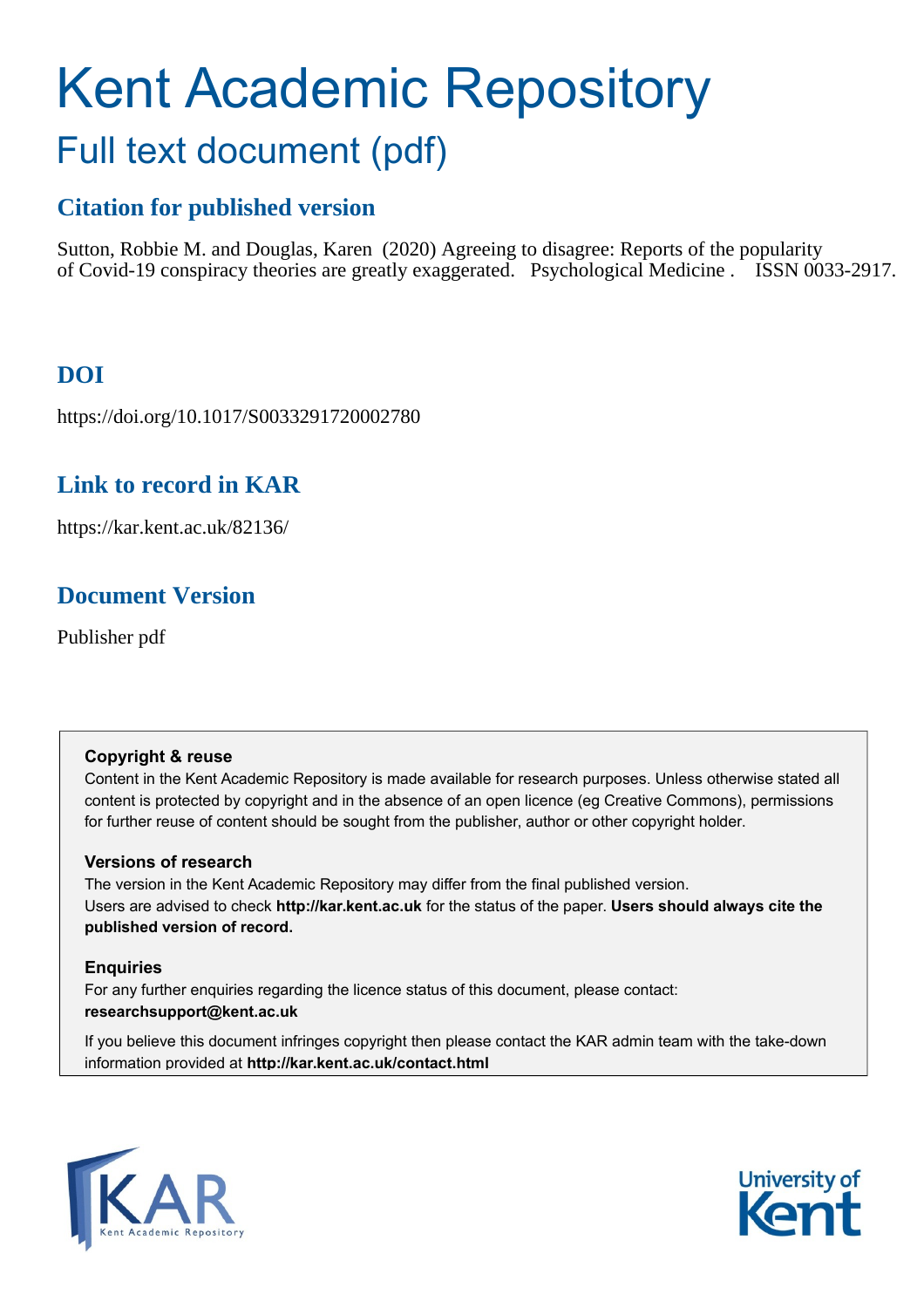#### [cambridge.org/psm](https://www.cambridge.org/psm)

#### Correspondence

Cite this article: Sutton RM, Douglas KM (2020). Agreeing to disagree: reports of the popularity of Covid-19 conspiracy theories are greatly exaggerated. Psychological Medicine 1–3. [https://doi.org/10.1017/](https://doi.org/10.1017/S0033291720002780) [S0033291720002780](https://doi.org/10.1017/S0033291720002780)

Received: 3 July 2020 Revised: 13 July 2020 Accepted: 16 July 2020

Author for correspondence: Robbie M. Sutton,

E-mail: [r.sutton@kent.ac.uk](mailto:r.sutton@kent.ac.uk)

© The Author(s), 2020. Published by Cambridge University Press. This is an Open Access article, distributed under the terms of the Creative Commons Attribution licence ([http://creativecommons.org/licenses/by/4.0/\)](http://creativecommons.org/licenses/by/4.0/), which permits unrestricted re-use,

distribution, and reproduction in any medium, provided the original work is properly cited.



# Agreeing to disagree: reports of the popularity of Covid-19 conspiracy theories are greatly exaggerated

#### Robbie M. Sutton and Karen M. Douglas in

University of Kent, UK

A study recently published in this journal showed that agreement with conspiracy theories about the Covid-19 pandemic is associated with risky, non-compliant behaviours (Freeman et al., 2020a). It also indicated that this agreement is very common: 45% of British participants seemed to agree that Covid-19 is a bioweapon designed by China to destroy the West, while 20% seemed to agree that the pandemic is a conspiracy by Jews or Muslims. Accurate or not, these statistics paint a worrying picture. If accurate, millions of British people need to be disabused of wild conspiracy theories. If inaccurate, especially if they exaggerate the popularity of conspiracy theories, they could normalise Antisemitic, Islamaphobic, and conspiracist viewpoints (McManus, D'Ardenne, & Wessely, 2020), and misdirect policy, interventions, and further research.

McManus et al. (2020) pointed out that Freeman et al.'s (2020a) study indeed runs these risks, because of a response scale that gave participants four options to agree (from 'agree a little' to 'agree completely'), and only one other option ('do not agree'). This imbalance of options is likely to cause participants who tend to acquiesce to perceived demands of survey questions to report inflated levels of agreement (Hibbing, Cawvey, Deol, Bloeser, & Mondak, 2019).

We agree with this critique. As researchers who have published many papers on conspiracy theories, including their conceptualisation and measurement (Douglas, Sutton, & Cichocka, 2017; Douglas et al., 2019; Douglas & Sutton, 2018; Lantian, Muller, Nurra, & Douglas, 2016; Sutton & Douglas, 2020), we do not recall seeing a scale like Freeman et al.'s (2020a). Scales typically provide an even balance of responses to reject or accept conspiracy theories. This allows participants to express any view on the assumed continuum between strong disagreement and strong agreement. Since responses are typically below or near the midpoint on such scales (e.g. Imhoff and Lamberty, 2017; Jolley and Douglas, 2014), omitting degrees of disagreement seems an important mistake. Participants who disagree with a conspiracy theory, but are willing to admit that it might have some merit, may feel that they have no option but to select one of the 'agree' responses. This hypothetical dilemma lends new meaning to the saying 'agreeing to disagree'.

To test the hypothesis that Freeman et al.'s (2020a) scale exaggerates agreement with conspiracy theories, we ran a brief, pre-registered study. Materials, anonymised data, and results are available on the Open Science Framework website: [https://osf.io/xpvrz.](https://osf.io/xpvrz) We chose three conspiracy theories from Freeman et al., targeting Jews, Muslims, and China, that featured prominently in a press release (University of Oxford, 2020) and attracted media attention. We presented each to 748 British participants recruited from Prolific, a widely used survey platform (Peer, Brandimarte, Samat, & Acquisiti, 2017), who were British nationals resident in the UK aged 18 or over, and not currently students since this group is over-represented on Prolific. Their age ranged from 18 to 80 ( $M = 38.75$ , s.p. = 12.70); 506 were female, 238 male, and 4 were gender queer; 681 were White, 18 Black, 29 Asian, and 20 were mixed race.

Participants were then randomly assigned to three groups. The first group ( $n = 251$ ) were given Freeman et al.'s (2020a) response scale. The second  $(n = 251)$  responded on a conventional five-point scale featuring two options to disagree, two to agree, and a 'neither agree nor disagree' option (see Douglas et al., 2019 for a summary of different conspiracy belief measures). The third group ( $n = 246$ ) responded on a nine-point scale constructed by mirroring each of the four agreement responses in Freeman et al.'s (2020a) study with a corresponding disagreement response, and included a 'neither agree nor disagree' option.

Following Freeman et al. (2020a, b) and our pre-registration, we coded as agreement (1) the four response options expressing agreement on Freeman et al.'s scale and the nine-point extension, and either of the options expressing agreement on the conventional five-point scale. Responses were otherwise coded as not expressing agreement (0). Thus, across the three conspiracy theories, participants could score between 0 (agreed with none) and 3 (agreed with all).

All conspiracy theories, response options and response proportions are presented in Table 1. It reveals strikingly lower rates of agreement than in Freeman et al. (2020a). Even on the same response scale, 2% or 3% of our participants agreed with the conspiracy theories about Jews and Muslims (compared to 20% in Freeman et al.), and 32% (compared to 45%) agreed with the China theory. These differences between studies were expected (see pre-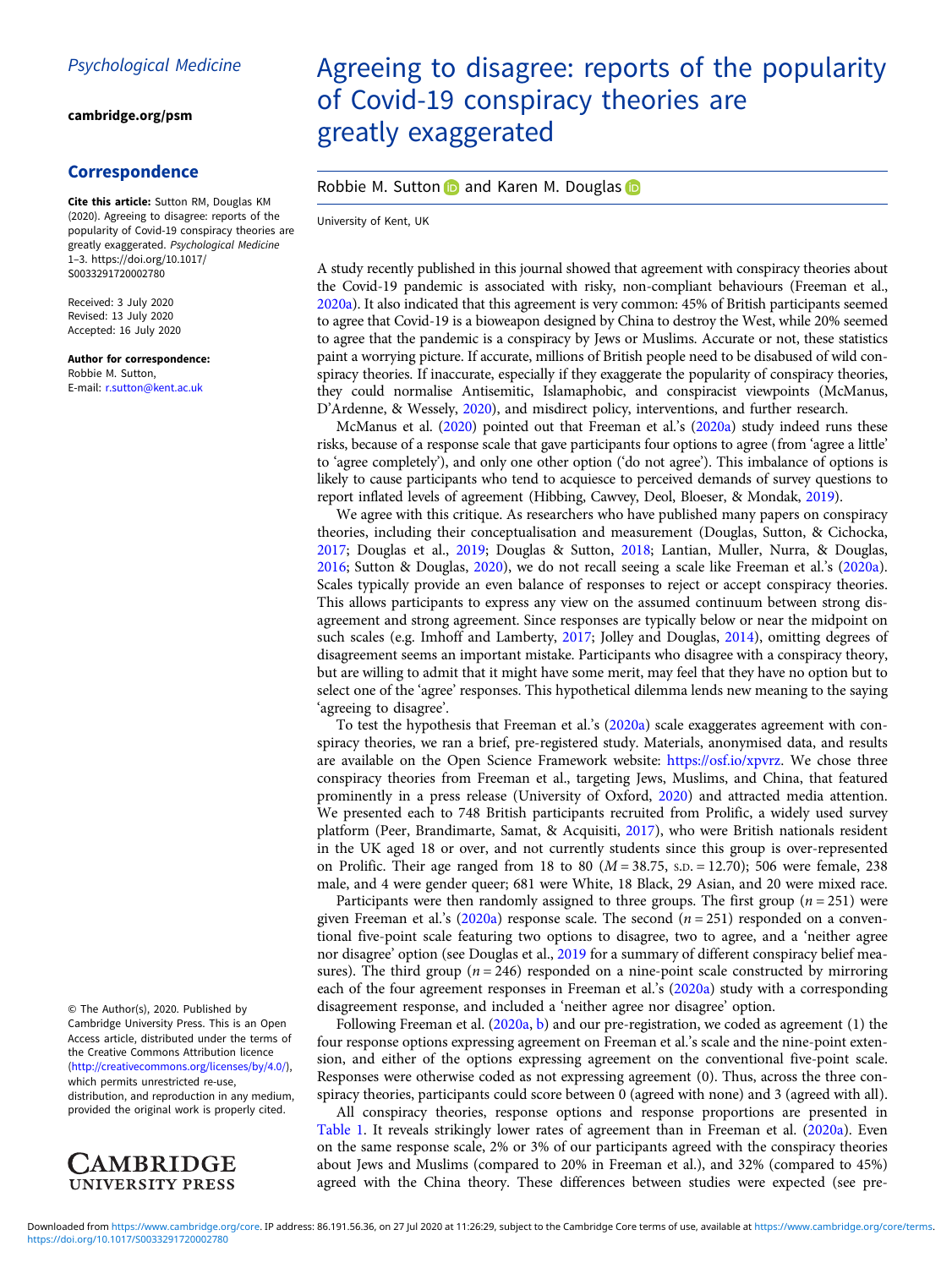#### Table 1. Proportion of respondents selecting each response to the three conspiracy theories

|                                                                           | Freeman et al. $(2020a)$ response scale $(N = 251)$ |                   |                     |                |                     |                  |
|---------------------------------------------------------------------------|-----------------------------------------------------|-------------------|---------------------|----------------|---------------------|------------------|
|                                                                           | Do not<br>agree                                     | Agree a<br>little | Agree<br>moderately | Agree a<br>lot | Agree<br>completely | Sum<br>agreement |
| Jews have created the virus to collapse the<br>economy for financial gain | 98.0%                                               | 1.2%              | $0.8\%$             | $0.0\%$        | $0\%$               | 2.0%             |
| Muslims are spreading the virus as an attack on<br>Western values         | 97.2%                                               | 1.6%              | $0.4\%$             | 0.8%           | $0\%$               | 2.8%             |
| Coronavirus is a bioweapon developed by<br>China to destroy the West      | 68.1%                                               | 21.1%             | 8.8%                | 1.6%           | 0.4%                | 31.9%            |

|                                                                           | $\frac{1}{1}$ ive-point balanced response scale $\frac{1}{1}$ $\frac{1}{1}$ |                 |                               |       |                   |                  |  |
|---------------------------------------------------------------------------|-----------------------------------------------------------------------------|-----------------|-------------------------------|-------|-------------------|------------------|--|
|                                                                           | Strongly<br>disagree                                                        | <b>Disagree</b> | Neither agree<br>nor disagree | Agree | Strongly<br>agree | Sum<br>agreement |  |
| Jews have created the virus to collapse the<br>economy for financial gain | 90.8%                                                                       | 6.8%            | 2.0%                          | 0%    | 0.4%              | 0.4%             |  |
| Muslims are spreading the virus as an attack<br>on Western values         | 86.9%                                                                       | 10.4%           | 1.2%                          | 0.4%  | 1.2%              | 1.6%             |  |
| Coronavirus is a bioweapon developed by<br>China to destroy the West      | 55.8%                                                                       | 22.7%           | 12.7%                         | 8.0%  | 0.8%              | 8.8%             |  |

 $Fiv$ e-point balanced response scale  $(N - 251)$ 

|                                                                           | Nine-point balanced response scale $(N = 246)$ |                   |                     |                |                     |                  |  |
|---------------------------------------------------------------------------|------------------------------------------------|-------------------|---------------------|----------------|---------------------|------------------|--|
|                                                                           | <b>No</b><br>agreement                         | Agree a<br>little | Agree<br>moderately | Agree a<br>lot | Agree<br>completely | Sum<br>agreement |  |
| Jews have created the virus to collapse the<br>economy for financial gain | 99.2%                                          | $0\%$             | $0.4\%$             | $0\%$          | 0.4%                | 0.8%             |  |
| Muslims are spreading the virus as an attack<br>on Western values         | 99.2%                                          | 0.4%              | $0\%$               | $0\%$          | 0.4%                | 0.8%             |  |
| Coronavirus is a bioweapon developed by<br>China to destroy the West      | 89.4%                                          | 6.5%              | 2.8%                | 0.4%           | 0.8%                | 10.6%            |  |

Note: Responses coded as agreement are shaded. 'Sum agreement' represents the sum of these responses. For comparison, Freeman et al. (2020a) report 19.2% sum agreement for the Jewish conspiracy theory, 19.9% with the Muslim conspiracy theory, and 45.4% with the China conspiracy theory. For the nine-point response scale, 'No agreement' subsumes the first five responses (Disagree completely, Disagree a lot, Disagree moderately, Disagree a little, Neither agree nor disagree). For the Jewish, Muslim, and China conspiracy theories, the 'Neither agree nor disagree' option on the nine-point scale was selected by 1.6%, 2.4%, and 8.9% of participants, respectively. The remaining responses were disagree responses.

registration) and significant ( $ps < 0.001$ ). Their magnitude is surprising and noteworthy, but also difficult to interpret since the studies differ in many ways. For example, our study was run in late June 2020 and Freeman et al.'s study was run in early May; ours used a relatively educated sample, among whom slightly lower agreement with conspiracy theories can be expected (Douglas, Sutton, Callan, Dawtry, & Harvey, 2016).

More pertinent, we found levels of agreement half as low again, or lower, when we used conventional agree−disagree scales. Agreement with the China conspiracy theory reduced to roughly 10%; agreement with the conspiracy theories about Jews and Muslims fell to around 1–1.5%. The levels of agreement on the five-point and nine-point agree−disagree scales were not significantly different from each other,  $p = 0.712$ , but were significantly lower than on Freeman et al.'s scale (both  $ps < 0.001$ ).

Our results suggest that Freeman et al.'s (2020a) estimates of the popularity of Covid-19 conspiracy theories were overestimated. In their reply to McManus et al. (2020), Freeman et al. (2020b) wrote that, 'the item content, not the scale, seems to us to merit the real focus', but in our study the scale doubled the apparent popularity of the item content. As happens often (Lee, Sutton, & Hartley, 2016), striking results of Freeman et al.'s (2020a) study were highlighted in a press release that stripped

them of nuance and caveats, and led to some sensational and misleading media reporting that may have complicated the very problems that we all, as researchers, are trying to help solve.

Acknowledgements. The authors contributed equally to this correspondence.

Financial support. The research received no specific grant from any funding agency, commercial or not-for-profit sectors.

#### Conflict of interest. None.

Ethical standards. The authors assert that all procedures contributing to this study comply with the ethical standards of the relevant national and institutional committees on human experimentation and with the Helsinki Declaration of 1975, as revised in 2008. Data collection for the proof-of-concept study outlined in this correspondence was approved by the School of Psychology's Ethics Committee at the University of Kent (ID 202015932725186541).

#### References

- Douglas, K. M., & Sutton, R. M. (2018). Why conspiracy theories matter: A social psychological analysis. European Review of Social Psychology, 29(1), 256–298. doi:10.1080/10463283.2018.1537428.
- Douglas, K. M., Sutton, R. M., Callan, M. J., Dawtry, R. J., & Harvey, A. J. (2016). Someone is pulling the strings: Hypersensitive agency detection